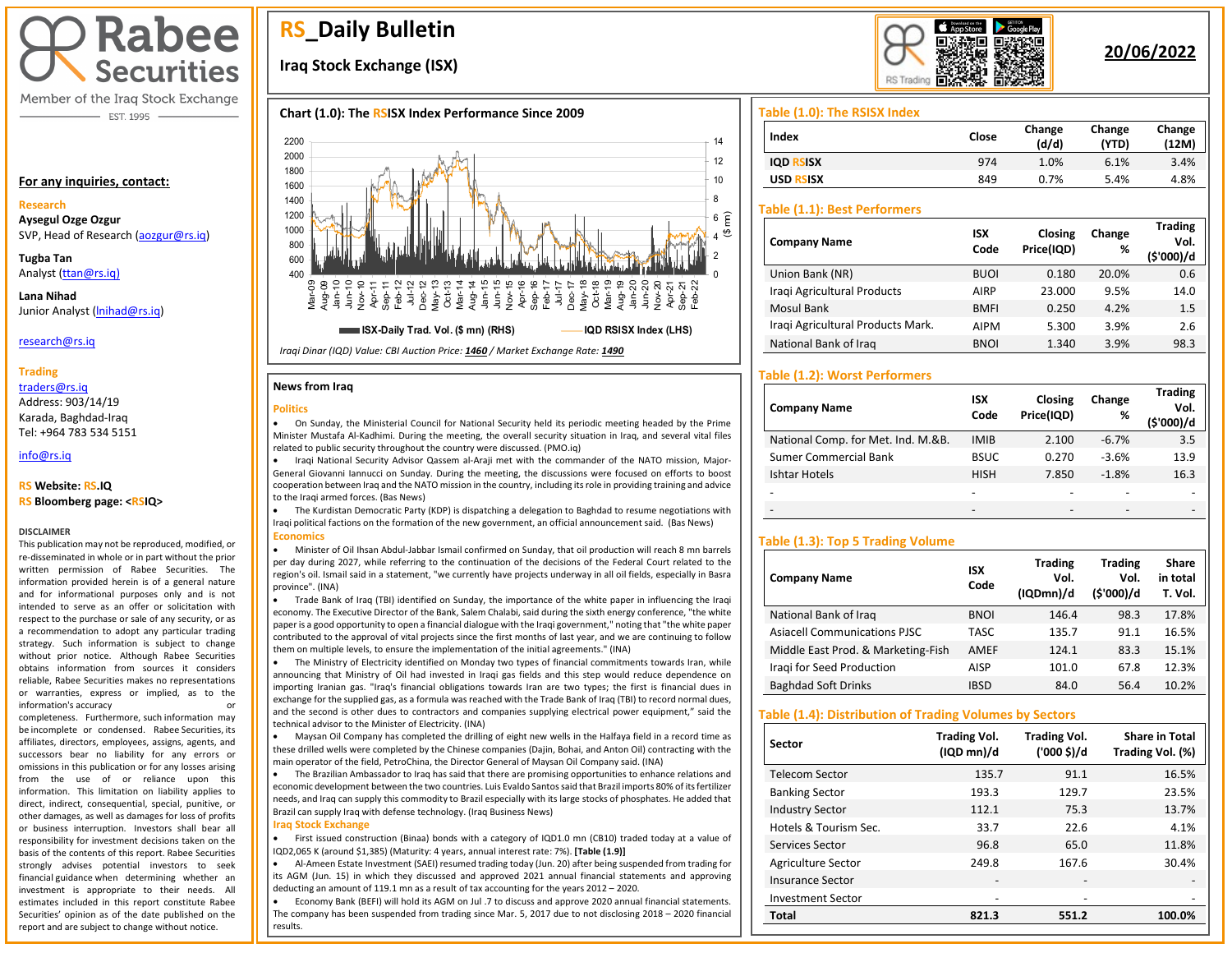



**20 June 2022**

İ

## s **Daily Transactions in Brief**

| The RSISX index ended the day at IQD974/\$849 (+1.0% and +0.7%, respectively) (+6.1% and +5.4% YTD change, respectively).                                                                                                                                                          | <b>Chart (1.1): Non-Iraqi's Transactions (IQD mn)</b> |      |                                          |
|------------------------------------------------------------------------------------------------------------------------------------------------------------------------------------------------------------------------------------------------------------------------------------|-------------------------------------------------------|------|------------------------------------------|
| The number of traded shares was 370 mn and the trading volume was IQD821 mn (\$551 K).<br>16 out of 35 traded listed stocks' price increased and 3 traded listed stocks' price decreased while the prices of 16 stocks haven't changed.                                            | 145.8                                                 |      | <b>■Buys</b>                             |
| Non-Iragis executed 82 transactions in this session:<br>Buys: IQD145.8 mn (\$97.8 K); 28 transactions in 2 companies operating in banking and telecom sectors.<br>Sell: IQD133.1 mn (\$89.3 K); 54 transactions in 6 companies operating in banking, industry and telecom sectors. |                                                       | 12.7 | $\blacksquare$ Sell<br>■ Net Buys (Sell) |
| Net Buys: IQD12.7 mn (\$8.5 K). Share in total trading volume: 17.0%                                                                                                                                                                                                               | $-133.1$                                              |      |                                          |

#### **Table (1.5): Performance of Traded Shares**

| <b>Company Names</b>                           | <b>ISX</b><br>Code | <b>Opening</b><br>Price<br>(IQD/share) | <b>Price at</b><br><b>Session</b><br>Close<br>(IQD/share) | <b>Previous</b><br><b>Closing</b><br>Price<br>(IQD/share) | Change<br>in<br><b>Closing</b><br>Price | <b>Highest</b><br>Price<br>(IQD/share) | Lowest<br><b>Price</b><br>(IQD/share) | No.of<br><b>Trades</b><br>(H/d) | No. of<br><b>Traded</b><br><b>Shares</b><br>(mn)/d | <b>Trading</b><br>Vol. (IQD<br>$mn)$ /d | <b>Avrg. Daily Trading</b><br><b>Vol. (Including Cross</b><br>Trans.) ('000 \$)* | <b>Mcap</b><br>(Smn)     | Last<br>Fin.** | P/E<br>(Last) | P/BV<br>(Last) |
|------------------------------------------------|--------------------|----------------------------------------|-----------------------------------------------------------|-----------------------------------------------------------|-----------------------------------------|----------------------------------------|---------------------------------------|---------------------------------|----------------------------------------------------|-----------------------------------------|----------------------------------------------------------------------------------|--------------------------|----------------|---------------|----------------|
|                                                |                    |                                        |                                                           |                                                           |                                         | <b>Telecom Sector</b>                  |                                       |                                 |                                                    |                                         |                                                                                  |                          |                |               |                |
| <b>Asiacell Communications PJSC</b>            | <b>TASC</b>        | 7.15                                   | 7.35                                                      | 7.14                                                      | 2.9%                                    | 7.35                                   | 7.15                                  | 97                              | 18.7                                               | 135.7                                   | 201.2                                                                            | 1.529.2                  | 3M22           | 37.7          | 1.5            |
| <b>Al-Khatem Telecoms</b>                      | <b>TZNI</b>        |                                        | no trade                                                  | 2.21                                                      |                                         |                                        |                                       |                                 | $\overline{\phantom{a}}$                           |                                         | 0.1                                                                              | 2,714.0                  | 3M22           | 871.3         | 1.7            |
| Telecom Sector Total                           |                    |                                        |                                                           |                                                           |                                         |                                        |                                       | 97                              | 18.7                                               | 135.7                                   |                                                                                  | 4,243.2                  |                |               |                |
|                                                |                    |                                        |                                                           |                                                           |                                         | <b>Banking Sector</b>                  |                                       |                                 |                                                    |                                         |                                                                                  |                          |                |               |                |
| Al-Arabiya Islamic Bank (NR)                   | <b>BAAI</b>        | $\overline{\phantom{a}}$               | no trade                                                  | 1.15                                                      |                                         | $\overline{\phantom{a}}$               | $\overline{\phantom{a}}$              | $\overline{a}$                  | $\overline{\phantom{a}}$                           | $\overline{\phantom{0}}$                |                                                                                  | 193.0                    | 3M22           | m.d.          | 1.2            |
| Asia Al Iraq Islamic Bank                      | <b>BAIB</b>        | $\overline{\phantom{a}}$               | no trade                                                  | 1.08                                                      | $\overline{\phantom{a}}$                |                                        | $\overline{\phantom{a}}$              |                                 | $\overline{\phantom{0}}$                           |                                         | 60.6                                                                             | 181.2                    | 3M22           | m.d.          | 1.1            |
| Ameen Al-Iraq Islamic Bank (NR)                | <b>BAME</b>        | $\overline{\phantom{a}}$               | Suspend/GA                                                | 1.00                                                      | $\overline{\phantom{a}}$                | $\overline{\phantom{a}}$               | $\overline{\phantom{a}}$              | $\overline{\phantom{a}}$        | $\overline{\phantom{a}}$                           | $\overline{\phantom{a}}$                |                                                                                  | 134.2                    | 3M22           | 571.3         | 1.4            |
| Al-Mashreg Al-Arabi Islamic Bank<br>$(NR)$ *** | <b>BAMS</b>        | $\overline{\phantom{a}}$               | no trade                                                  | $\overline{\phantom{a}}$                                  | $\overline{\phantom{a}}$                |                                        | $\overline{\phantom{a}}$              |                                 | $\overline{\phantom{a}}$                           | $\overline{\phantom{a}}$                |                                                                                  | $\overline{\phantom{a}}$ | 3M22           |               |                |
| Al-Ansari Isl. Bank for Inv.&Fin. (NR)         | <b>BANS</b>        |                                        | no trade                                                  | 1.00                                                      |                                         |                                        |                                       |                                 | $\overline{a}$                                     |                                         | 0.0                                                                              | 167.8                    | 3M22           | n.v.          | 1.0            |
| <b>Ashur International Bank</b>                | <b>BASH</b>        | 0.43                                   | 0.43                                                      | 0.43                                                      | 0.0%                                    | 0.43                                   | 0.43                                  | 5                               | 4.1                                                | 1.8                                     | 2.9                                                                              | 72.1                     | 9M21           | 11.2          | 0.4            |
| <b>Babylon Bank</b>                            | <b>BBAY</b>        | $\overline{\phantom{a}}$               | Suspend/ISC                                               | 0.10                                                      |                                         |                                        |                                       |                                 |                                                    |                                         | 2.6                                                                              | 16.8                     | 3M22           | n.v.          | 0.1            |
| <b>Bank of Baghdad</b>                         | <b>BBOB</b>        | 1.30                                   | 1.30                                                      | 1.30                                                      | 0.0%                                    | 1.30                                   | 1.30                                  | $\overline{2}$                  | 1.1                                                | 1.4                                     | 128.9                                                                            | 218.1                    | 3M22           | 11.0          | $1.0$          |
| <b>Cihan Bank for Islamic &amp; Finance</b>    | <b>BCIH</b>        | 2.29                                   | 2.29                                                      | 2.29                                                      | 0.0%                                    | 2.29                                   | 2.29                                  | 1                               | 0.2                                                | 0.5                                     | 20.6                                                                             | 391.9                    | 3M22           | 84.9          | 2.0            |
| <b>Commercial Bank of Iraq</b>                 | <b>BCOI</b>        | 0.53                                   | 0.54                                                      | 0.53                                                      | 1.9%                                    | 0.54                                   | 0.53                                  | 12                              | 25.1                                               | 13.5                                    | 14.1                                                                             | 90.6                     | 3M22           | 10.5          | 0.4            |
| Dar Es Salaam Inv. Bank (NR)***                | <b>BDSI</b>        | $\blacksquare$                         | Suspend/ISC                                               | 0.13                                                      |                                         |                                        |                                       |                                 |                                                    |                                         |                                                                                  | 21.8                     | 3M18           | n.v.          | 0.4            |
| <b>Economy Bank (NR)</b>                       | <b>BEFI</b>        | $\overline{\phantom{a}}$               | Suspend/ISC                                               | 0.53                                                      | $\overline{\phantom{a}}$                |                                        |                                       |                                 | $\overline{\phantom{a}}$                           | $\overline{\phantom{a}}$                |                                                                                  | 88.6                     | <b>FY21</b>    | 23.1          | 0.5            |
| <b>Elaf Islamic Bank</b>                       | <b>BELF</b>        | 0.40                                   | 0.40                                                      | 0.40                                                      | 0.0%                                    | 0.40                                   | 0.40                                  | $\overline{\mathbf{3}}$         | 0.2                                                | 0.1                                     | 13.6                                                                             | 67.1                     | 3M22           | 82.4          | 0.4            |
| Erbil Bank for Invest. & Finance (NR)          | <b>BERI</b>        |                                        | no trade                                                  | 0.11                                                      |                                         |                                        |                                       |                                 |                                                    |                                         |                                                                                  | 19.6                     | 3M22           | n.v.          | 0.1            |
| <b>Gulf Commercial Bank</b>                    | <b>BGUC</b>        | 0.15                                   | 0.15                                                      | 0.15                                                      | 0.0%                                    | 0.15                                   | 0.15                                  | 9                               | 30.1                                               | 4.5                                     | 5.0                                                                              | 30.2                     | 3M22           | m.d.          | 0.1            |
| <b>Investment Bank of Iraq</b>                 | <b>BIBI</b>        | 0.28                                   | 0.28                                                      | 0.28                                                      | 0.0%                                    | 0.28                                   | 0.28                                  | 4                               | 3.4                                                | 0.9                                     | 13.4                                                                             | 47.0                     | 3M22           | 55.4          | 0.3            |
| <b>International Development Bank (NR)</b>     | <b>BIDB</b>        | $\blacksquare$                         | no trade                                                  | 0.81                                                      | $\overline{\phantom{a}}$                | $\overline{\phantom{a}}$               |                                       |                                 | $\overline{a}$                                     | $\sim$                                  | 0.0                                                                              | 135.9                    | 3M22           | 9.3           | 0.7            |
| Iraqi Islamic Bank                             | <b>BIIB</b>        | $\overline{\phantom{a}}$               | no trade                                                  | 0.54                                                      |                                         |                                        |                                       |                                 |                                                    | $\overline{\phantom{a}}$                | 48.2                                                                             | 90.6                     | 3M22           | 15.6          | 0.5            |
| <b>Iragi Middle East Investment Bank</b>       | <b>BIME</b>        | 0.18                                   | 0.18                                                      | 0.18                                                      | 0.0%                                    | 0.18                                   | 0.18                                  | $\overline{z}$                  | 1.3                                                | 0.2                                     | 88.6                                                                             | 30.2                     | 3M22           | 9.3           | 0.2            |
| Iraq Noor Islamic Bank (NR)                    | <b>BINI</b>        | $\blacksquare$                         | no trade                                                  | 1.00                                                      | $\overline{\phantom{a}}$                | $\overline{\phantom{a}}$               | $\overline{\phantom{a}}$              |                                 | $\overline{\phantom{a}}$                           | $\overline{\phantom{a}}$                | 137.9                                                                            | 167.8                    | 3M22           | m.d.          | 1.0            |
| <b>International Islamic Bank (NR)</b>         | <b>BINT</b>        | $\overline{\phantom{a}}$               | no trade                                                  | 1.70                                                      |                                         |                                        |                                       |                                 |                                                    |                                         | 201.0                                                                            | 297.6                    | <b>FY21</b>    | 217.6         | 1.7            |
| Al Janoob Islamic Bank (NR)                    | <b>BJAB</b>        | $\overline{\phantom{a}}$               | no trade                                                  | 1.00                                                      |                                         |                                        |                                       |                                 |                                                    |                                         | 0.0                                                                              | 167.8                    | 3M22           | 22.6          | 1.0            |
| Kurdistan International Islamic Bank           | <b>BKUI</b>        | $\overline{\phantom{a}}$               | no trade                                                  | 1.30                                                      |                                         |                                        |                                       |                                 |                                                    |                                         | 568.7                                                                            | 349.0                    | 3M22           | 51.8          | 0.8            |
| Al-Ataa Islamic Bank (NR)                      | <b>BLAD</b>        | $\overline{\phantom{a}}$               | no trade                                                  | 0.24                                                      | $\overline{\phantom{a}}$                | $\overline{\phantom{a}}$               | $\overline{\phantom{a}}$              |                                 | $\overline{\phantom{a}}$                           | $\overline{\phantom{a}}$                | 24.9                                                                             | 40.3                     | 9M21           | 18.7          | 0.2            |
| <b>Mosul Bank</b>                              | <b>BMFI</b>        | 0.24                                   | 0.25                                                      | 0.24                                                      | 4.2%                                    | 0.25                                   | 0.24                                  | $\overline{7}$                  | 9.0                                                | 2.2                                     | 10.9                                                                             | 42.4                     | 3M22           | 14.2          | 0.2            |
| <b>Al-Mansour Bank</b>                         | <b>BMNS</b>        |                                        | Suspend/GA                                                | 0.50                                                      |                                         | $\overline{\phantom{a}}$               |                                       |                                 |                                                    |                                         | 8.1                                                                              | 83.9                     | 3M22           | 13.5          | 0.4            |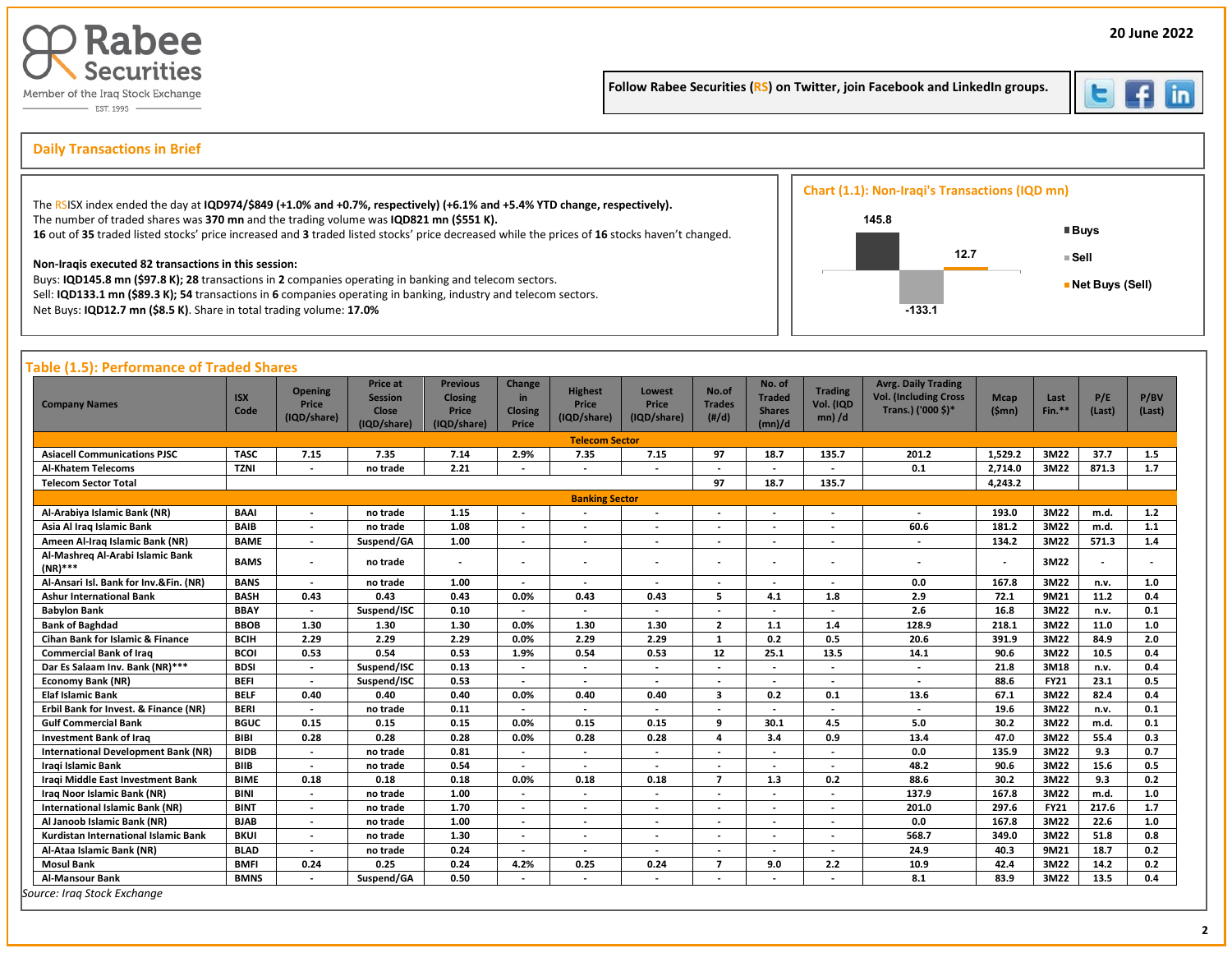

 $\overline{\phantom{0}}$  EST. 1995  $\overline{\phantom{0}}$ 

#### **Table (1.6): Performance of Traded Shares**

| <b>Company Names</b>                              | <b>ISX</b><br>Code | <b>Opening</b><br><b>Price</b><br>(IQD/share) | <b>Price at</b><br><b>Session</b><br><b>Close</b><br>(IQD/share) | <b>Previous</b><br><b>Closing</b><br>Price<br>(IQD/share) | <b>Change</b><br>in<br><b>Closing</b><br>Price | <b>Highest</b><br>Price<br>(IQD/share) | Lowest<br>Price<br>(IQD/share) | No.of<br><b>Trades</b><br>$(\#/d)$ | No. of<br><b>Traded</b><br><b>Shares</b><br>(mn)/d | <b>Trading</b><br>Vol. (IQD<br>$mn)$ /d | <b>Avrg. Daily Trading</b><br><b>Vol. (Including Cross</b><br>Trans.) ('000 \$)* | <b>Mcap</b><br>(Smn) | Last<br>Fin.** | P/E<br>(Last) | P/BV<br>(Last) |
|---------------------------------------------------|--------------------|-----------------------------------------------|------------------------------------------------------------------|-----------------------------------------------------------|------------------------------------------------|----------------------------------------|--------------------------------|------------------------------------|----------------------------------------------------|-----------------------------------------|----------------------------------------------------------------------------------|----------------------|----------------|---------------|----------------|
|                                                   |                    |                                               |                                                                  |                                                           |                                                | <b>Banking Sector (Cont.)</b>          |                                |                                    |                                                    |                                         |                                                                                  |                      |                |               |                |
| Al Mustashar Islamic Bank (NR)                    | <b>BMUI</b>        |                                               | no trade                                                         | 1.00                                                      | $\overline{\phantom{a}}$                       |                                        |                                |                                    |                                                    | $\overline{\phantom{a}}$                | 97.2                                                                             | 167.8                | 3M22           | n.v.          | 1.0            |
| <b>National Islamic Bank</b>                      | <b>BNAI</b>        | $\blacksquare$                                | no trade                                                         | 1.02                                                      | $\overline{\phantom{a}}$                       | $\blacksquare$                         | $\overline{\phantom{a}}$       | $\blacksquare$                     | $\blacksquare$                                     | $\overline{\phantom{a}}$                | 117.7                                                                            | 171.8                | 3M22           | 309.7         | 0.9            |
| <b>National Bank of Iraq</b>                      | <b>BNOI</b>        | 1.29                                          | 1.34                                                             | 1.29                                                      | 3.9%                                           | 1.36                                   | 1.27                           | 35                                 | 109.3                                              | 146.4                                   | 58.8                                                                             | 224.8                | 3M22           | 10.3          | $1.0$          |
| <b>North Bank</b>                                 | <b>BNOR</b>        | $\overline{\phantom{a}}$                      | Suspend/ISC                                                      | 0.09                                                      | $\sim$                                         | $\blacksquare$                         | $\overline{\phantom{a}}$       | $\sim$                             | $\blacksquare$                                     | $\overline{\phantom{a}}$                | $\overline{\phantom{a}}$                                                         | 18.1                 | 3M22           | n.v.          | 0.1            |
| Al-Qabedh Islamic Bank (NR)                       | <b>BQAB</b>        | $\sim$                                        | no trade                                                         | 0.24                                                      | $\sim$                                         | $\overline{\phantom{a}}$               | $\sim$                         | $\sim$                             | $\blacksquare$                                     | $\blacksquare$                          | 4.9                                                                              | 40.3                 | <b>FY21</b>    | 422.7         | 0.2            |
| Al-Qurtas Islamic Bank (NR)                       | <b>BQUR</b>        | $\overline{\phantom{a}}$                      | no trade                                                         | 1.00                                                      | $\overline{\phantom{a}}$                       | $\overline{a}$                         | $\overline{\phantom{a}}$       | $\overline{\phantom{a}}$           | $\overline{\phantom{a}}$                           | $\overline{\phantom{a}}$                | $\overline{\phantom{a}}$                                                         | 167.8                | 3M22           | 177.5         | 1.0            |
| Al-Rajih Islamic Bank for Inv.&Fin. (NR)          | <b>BRAJ</b>        | $\blacksquare$                                | Suspend/ISC                                                      | 1.00                                                      | $\sim$                                         | $\overline{\phantom{a}}$               | $\overline{\phantom{a}}$       | $\blacksquare$                     | $\overline{\phantom{a}}$                           | $\overline{\phantom{a}}$                | $\overline{\phantom{a}}$                                                         | 167.8                | 3M22           | 51.6          | 1.1            |
| <b>Credit Bank of Iraq (NR)</b>                   | <b>BROI</b>        | $\overline{\phantom{a}}$                      | no trade                                                         | 0.37                                                      | $\blacksquare$                                 | $\overline{\phantom{a}}$               | $\overline{\phantom{a}}$       | $\overline{\phantom{a}}$           | $\overline{\phantom{a}}$                           | $\overline{\phantom{a}}$                | 0.6                                                                              | 62.1                 | 3M22           | n.v.          | 0.3            |
| <b>Region Trade Bank (NR)</b>                     | <b>BRTB</b>        | $\overline{\phantom{a}}$                      | no trade                                                         | 1.00                                                      | $\overline{\phantom{a}}$                       |                                        |                                |                                    |                                                    | $\overline{\phantom{a}}$                | 0.0                                                                              | 167.8                | 3M22           | 17.5          | 0.8            |
| <b>Sumer Commercial Bank</b>                      | <b>BSUC</b>        | 0.27                                          | 0.27                                                             | 0.28                                                      | $-3.6%$                                        | 0.27                                   | 0.26                           | 17                                 | 77.0                                               | 20.7                                    | 24.6                                                                             | 45.3                 | 3M22           | 41.4          | 0.3            |
| Al Taif Islamic Bank                              | <b>BTIB</b>        | $\overline{a}$                                | Suspend/GA                                                       | 0.75                                                      |                                                | $\overline{a}$                         | $\overline{a}$                 | $\overline{\phantom{a}}$           | $\overline{\phantom{a}}$                           | $\overline{\phantom{a}}$                | 11.5                                                                             | 127.3                | 3M22           | 169.1         | 0.8            |
| <b>Trans Irag Bank for Investment</b>             | <b>BTRI</b>        | $\overline{\phantom{a}}$                      | Suspend/GA                                                       | 1.00                                                      | $\sim$                                         | $\sim$                                 | $\overline{\phantom{a}}$       | $\sim$                             | $\overline{\phantom{a}}$                           | $\overline{\phantom{a}}$                | 58.5                                                                             | 177.2                | 3M22           | n.v.          | 1.0            |
| <b>Trust International Islamic Bank (NR)</b>      | <b>BTRU</b>        | $\blacksquare$                                | no trade                                                         | 0.34                                                      | $\overline{\phantom{a}}$                       | $\overline{\phantom{a}}$               | $\overline{\phantom{a}}$       | $\blacksquare$                     | $\blacksquare$                                     | $\overline{\phantom{a}}$                | $\overline{\phantom{a}}$                                                         | 57.0                 | 3M22           | 57.6          | 0.3            |
| <b>United Bank</b>                                | <b>BUND</b>        | $\blacksquare$                                | no trade                                                         | 0.08                                                      | $\overline{\phantom{a}}$                       | $\overline{\phantom{a}}$               | $\overline{\phantom{a}}$       | $\overline{\phantom{a}}$           | $\blacksquare$                                     | $\overline{\phantom{a}}$                | 4.9                                                                              | 16.1                 | <b>FY21</b>    | 12.0          | 0.1            |
| Union Bank (NR)                                   | <b>BUOI</b>        | 0.15                                          | 0.18                                                             | 0.15                                                      | 20.0%                                          | 0.18                                   | 0.15                           | 10                                 | 5.3                                                | 0.9                                     | 129.4                                                                            | 30.4                 | 3M22           | 22.1          | 0.2            |
| <b>World Islamic Bank (NR)</b>                    | <b>BWOR</b>        | $\overline{\phantom{a}}$                      | Suspend/GA                                                       | 1.00                                                      | $\sim$                                         | $\sim$                                 | $\sim$                         | $\sim$                             | $\overline{\phantom{a}}$                           | $\overline{a}$                          | 0.0                                                                              | 167.8                | 3M22           | 44.4          | 0.9            |
| Zain Al-Iraq Islamic Bank (NR)                    | <b>BZII</b>        | $\overline{a}$                                | no trade                                                         | 0.34                                                      | $\sim$                                         |                                        | $\overline{\phantom{a}}$       |                                    |                                                    |                                         | 0.0                                                                              | 57.0                 | 3M22           | 21.7          | 0.3            |
| <b>Banking Sector Total</b>                       |                    |                                               |                                                                  |                                                           |                                                |                                        |                                | 112                                | 266.1                                              | 193.3                                   |                                                                                  | 5,011.9              |                |               |                |
|                                                   |                    |                                               |                                                                  |                                                           |                                                | <b>Industry Sector</b>                 |                                |                                    |                                                    |                                         |                                                                                  |                      |                |               |                |
| <b>Baghdad for Packing Materials</b>              | <b>IBPM</b>        | $\blacksquare$                                | no trade                                                         | 2.00                                                      | $\overline{\phantom{a}}$                       | $\overline{\phantom{a}}$               | $\overline{\phantom{a}}$       | $\sim$                             | $\blacksquare$                                     | $\overline{\phantom{a}}$                | 0.0                                                                              | 1.4                  | 3M22           | n.v.          | 2.0            |
| <b>Baghdad Soft Drinks</b>                        | <b>IBSD</b>        | 4.05                                          | 4.10                                                             | 4.10                                                      | 0.0%                                           | 4.10                                   | 4.05                           | 63                                 | 20.6                                               | 84.0                                    | 52.3                                                                             | 562.3                | 3M22           | 17.0          | 1.7            |
| <b>Electronic Industries</b>                      | <b>IELI</b>        | $\blacksquare$                                | Suspend/ISC                                                      | 0.45                                                      |                                                | $\overline{\phantom{a}}$               |                                |                                    |                                                    |                                         | $\blacksquare$                                                                   | 5.4                  | 6M17           | n.v.          | 0.6            |
| <b>Fallujah for Construction Mat. (NR)</b>        | <b>IFCM</b>        | 3.60                                          | 3.63                                                             | 3.50                                                      | 3.7%                                           | 3.65                                   | 3.59                           | 29                                 | 2.5                                                | 9.2                                     | 11.7                                                                             | 7.6                  | 9M21           | 79.3          | 3.8            |
| Nationality H. Furniture (NR)***                  | <b>IHFI</b>        | $\sim$                                        | no trade                                                         | 1.71                                                      | $\sim$                                         | $\overline{\phantom{a}}$               | $\overline{a}$                 | $\sim$                             | $\sim$                                             | $\overline{a}$                          | 0.3                                                                              | 1.9                  | <b>FY21</b>    | 16.4          | 1.3            |
| <b>Al-Hilal Industries</b>                        | IHLI               | 0.80                                          | 0.81                                                             | 0.80                                                      | 1.3%                                           | 0.81                                   | 0.80                           | $\overline{7}$                     | 7.3                                                | 5.9                                     | 12.7                                                                             | 6.7                  | 9M21           | n.v.          | n.v.           |
| <b>Iragi for Carton Manufacturies</b>             | <b>IICM</b>        | $\overline{\phantom{a}}$                      | no trade                                                         | 0.94                                                      | $\overline{\phantom{a}}$                       | $\overline{\phantom{a}}$               | $\overline{\phantom{a}}$       | $\overline{\phantom{a}}$           | $\blacksquare$                                     | $\overline{\phantom{a}}$                | 4.5                                                                              | 4.8                  | 6M21           | n.v.          | n.v.           |
| Iraqi Date Processing & Marketing                 | <b>IIDP</b>        | 1.03                                          | 1.03                                                             | 1.03                                                      | 0.0%                                           | 1.03                                   | 1.03                           | 8                                  | 0.6                                                | 0.6                                     | 3.2                                                                              | 11.9                 | 9M21           | n.v.          | 0.8            |
| <b>Iraqi Engineering Works</b>                    | <b>IIEW</b>        | $\overline{\phantom{a}}$                      | no trade                                                         | 4.60                                                      | $\overline{\phantom{a}}$                       | $\overline{\phantom{a}}$               | $\overline{\phantom{a}}$       | $\overline{\phantom{a}}$           | $\overline{a}$                                     | $\overline{\phantom{a}}$                | 0.8                                                                              | 4.6                  | 3M22           | n.v.          | 7.1            |
| <b>Iragi For Tufted Carpets</b>                   | <b>IITC</b>        | 16.50                                         | 16.50                                                            | 16.50                                                     | 0.0%                                           | 16.50                                  | 16.50                          | $\mathbf{1}$                       | 0.1                                                | 0.8                                     | 1.8                                                                              | 5.5                  | 3M22           | n.v.          | 3.0            |
| Al -Khazer for Construction M.                    | <b>IKHC</b>        | 2.10                                          | 2.20                                                             | 2.20                                                      | 0.0%                                           | 2.20                                   | 2.10                           | $\overline{2}$                     | 0.2                                                | 0.4                                     | 1.3                                                                              | 1.6                  | <b>FY21</b>    | 8.5           | 1.4            |
| AL-Kindi of Veterinary Vac.                       | <b>IKLV</b>        |                                               | no trade                                                         | 1.47                                                      |                                                |                                        |                                |                                    |                                                    |                                         | 12.1                                                                             | 5.9                  | 3M22           | n.v.          | $1.2$          |
| Al-Mansour Pharmaceutical Industries              | <b>IMAP</b>        | 2.41                                          | 2.50                                                             | 2.41                                                      | 3.7%                                           | 2.50                                   | 2.41                           | $\overline{7}$                     | 1.6                                                | 3.9                                     | 21.0                                                                             | 26.8                 | 3M22           | n.v.          | 4.0            |
| Modern Chemical Industries (NR)                   | <b>IMCI</b>        | $\blacksquare$                                | no trade                                                         | 100.00                                                    |                                                | $\blacksquare$                         | $\overline{\phantom{a}}$       | $\blacksquare$                     | $\blacksquare$                                     | $\overline{\phantom{a}}$                | 5.8                                                                              | 12.1                 | 3M22           | n.v.          | 3.8            |
| <b>Modern Construction Mat. (NR)</b>              | <b>IMCM</b>        | $\sim$                                        | Suspend/ISC                                                      | 0.47                                                      | $\sim$                                         | $\overline{\phantom{a}}$               | $\sim$                         | $\sim$                             | $\overline{\phantom{a}}$                           | $\overline{\phantom{a}}$                | $\sim$                                                                           | 1.7                  | <b>FY13</b>    | 10.4          | 0.5            |
| National Comp. for Met. Ind. M.&B.                | <b>IMIB</b>        | 2.15                                          | 2.10                                                             | 2.25                                                      | $-6.7%$                                        | 2.15                                   | 2.10                           | 10                                 | 2.5                                                | 5.3                                     | 1.1                                                                              | 10.6                 | 3M22           | 20.8          | 3.0            |
| Modern Sewing***                                  | <b>IMOS</b>        | $\sim$                                        | no trade                                                         | 6.24                                                      | $\sim$                                         | $\overline{\phantom{a}}$               | $\sim$                         | $\sim$                             | $\blacksquare$                                     | $\blacksquare$                          | 10.4                                                                             | 8.4                  | 3M22           | 35.5          | 3.6            |
| <b>National Chemical &amp; Plastic Industries</b> | <b>INCP</b>        | 2.28                                          | 2.28                                                             | 2.28                                                      | 0.0%                                           | 2.28                                   | 2.28                           | 6                                  | 0.9                                                | 2.0                                     | 10.1                                                                             | 23.2                 | 9M21           | 30.7          | 3.0            |
| Ready Made Clothes***                             | <b>IRMC</b>        | $\blacksquare$                                | no trade                                                         | 7.25                                                      | $\overline{\phantom{a}}$                       | $\blacksquare$                         | $\overline{\phantom{a}}$       | $\overline{\phantom{a}}$           | $\overline{\phantom{a}}$                           | $\overline{\phantom{a}}$                | 1.4                                                                              | 15.5                 | 3M22           | 157.0         | 9.4            |
| The Light and Mining Industries (NR)              | <b>ITLI</b>        | $\blacksquare$                                | Suspend/ISC                                                      | 0.31                                                      | $\overline{\phantom{a}}$                       | $\overline{\phantom{a}}$               | $\blacksquare$                 | $\overline{\phantom{a}}$           | $\blacksquare$                                     | $\overline{\phantom{a}}$                | $\overline{\phantom{a}}$                                                         | 3.5                  | <b>FY17</b>    | n.v.          | n.v.           |
| <b>Industry Sector Total</b>                      |                    |                                               |                                                                  |                                                           |                                                |                                        |                                | 133                                | 36.3                                               | 112.1                                   |                                                                                  | 721.6                |                |               |                |
|                                                   |                    |                                               |                                                                  |                                                           |                                                | <b>Hotels &amp; Tourism Sector</b>     |                                |                                    |                                                    |                                         |                                                                                  |                      |                |               |                |
| <b>Ashour Hotel (NR)</b>                          | <b>HASH</b>        | 9.30                                          | 9.39                                                             | 9.39                                                      | 0.0%                                           | 9.39                                   | 9.30                           | 4                                  | 0.1                                                | 0.9                                     | 1.1                                                                              | 2.4                  | 3M22           | $\sim$        | 26.5           |
| <b>Baghdad Hotel</b>                              | <b>HBAG</b>        | 7.76                                          | 7.80                                                             | 7.76                                                      | 0.5%                                           | 7.80                                   | 7.76                           | 5                                  | 0.4                                                | 2.8                                     | 3.4                                                                              | 20.1                 | 3M22           | 13.4          | 3.4            |
| <b>Babylon Hotel</b>                              | <b>HBAY</b>        | 85.00                                         | 85.00                                                            | 85.00                                                     | 0.0%                                           | 85.00                                  | 85.00                          | $\mathbf{1}$                       | 0.0                                                | 2.5                                     | 15.5                                                                             | 114.1                | FY21           | 35.9          | 12.6           |
| <b>Ishtar Hotels</b>                              | <b>HISH</b>        | 7.70                                          | 7.85                                                             | 7.99                                                      | $-1.8%$                                        | 8.00                                   | 7.55                           | 36                                 | 3.1                                                | 24.2                                    | 2.5                                                                              | 36.9                 | 3M22           | n.v.          | 6.1            |
| Karbala Hotels***                                 | <b>HKAR</b>        | 0.88                                          | 0.90                                                             | 0.88                                                      | 2.3%                                           | 0.90                                   | 0.88                           | $\overline{2}$                     | 3.5                                                | 3.1                                     | 0.5                                                                              | 4.5                  | 3M22           | 1,763.8       | 0.8            |

 *Source: Iraq Stock Exchange*

 $\overline{a}$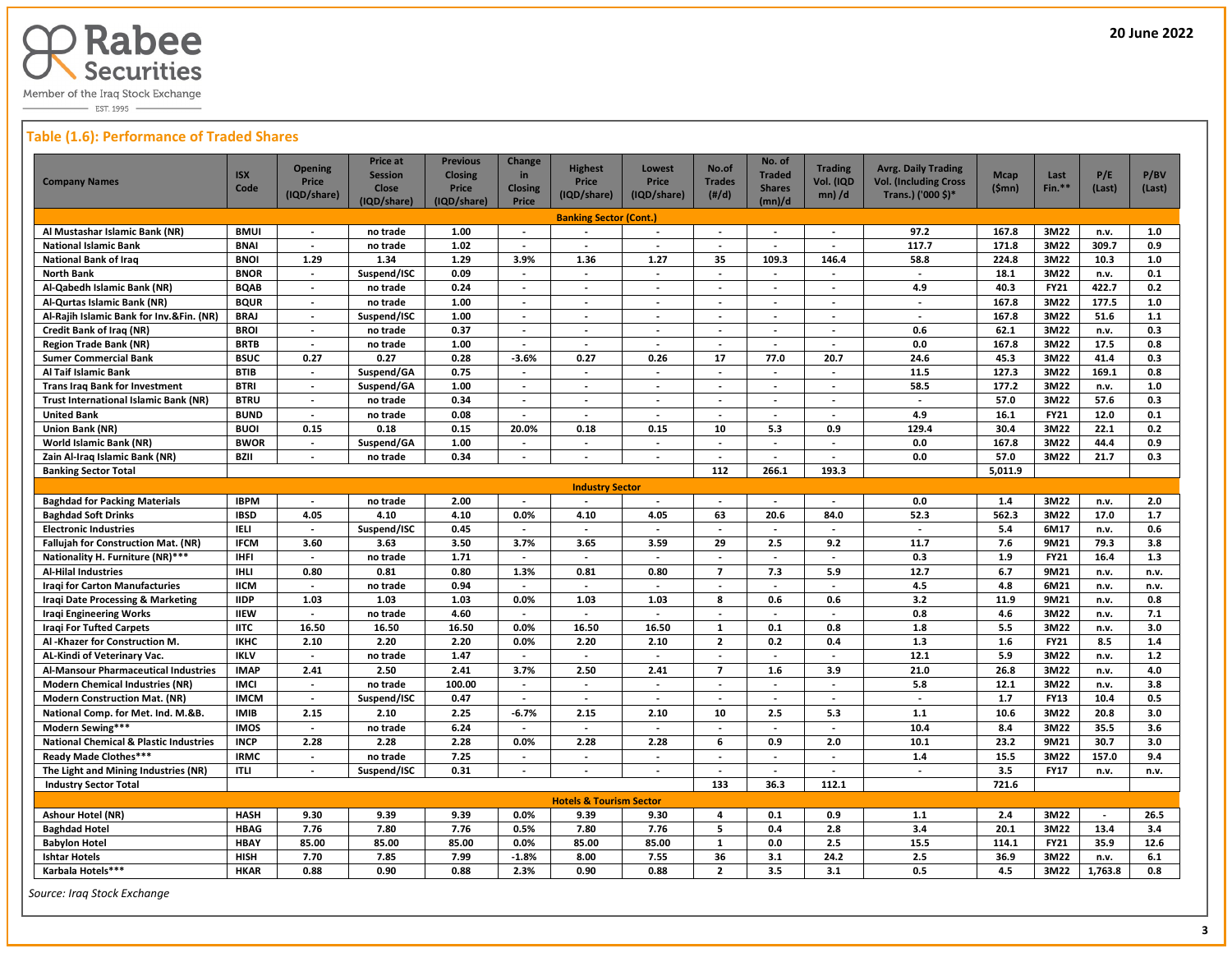

#### **Table (1.7): Performance of Traded Shares**

| <b>Company Names</b>                       | <b>ISX</b><br>Code | <b>Opening</b><br><b>Price</b><br>(IQD/share) | Price at<br><b>Session</b><br><b>Close</b><br>(IQD/share) | <b>Previous</b><br><b>Closing</b><br>Price<br>(IQD/share) | Change<br>in<br><b>Closing</b><br>Price | <b>Highest</b><br>Price<br>(IQD/share)     | Lowest<br><b>Price</b><br>(IQD/share) | No.of<br><b>Trades</b><br>(H/d) | No. of<br><b>Traded</b><br><b>Shares</b><br>(mn)/d | <b>Trading</b><br>Vol. (IQD<br>$mn$ ) /d | <b>Avrg. Daily Trading</b><br><b>Vol. (Including Cross</b><br>Trans.) ('000 \$)* | <b>Mcap</b><br>(Smn)     | Last<br>$Fin.**$ | P/E<br>(Last)            | P/BV<br>(Last)           |
|--------------------------------------------|--------------------|-----------------------------------------------|-----------------------------------------------------------|-----------------------------------------------------------|-----------------------------------------|--------------------------------------------|---------------------------------------|---------------------------------|----------------------------------------------------|------------------------------------------|----------------------------------------------------------------------------------|--------------------------|------------------|--------------------------|--------------------------|
|                                            |                    |                                               |                                                           |                                                           |                                         | <b>Hotels &amp; Tourism Sector (Cont.)</b> |                                       |                                 |                                                    |                                          |                                                                                  |                          |                  |                          |                          |
| <b>Mansour Hotel</b>                       | <b>HMAN</b>        | $\overline{\phantom{a}}$                      | no trade                                                  | 14.50                                                     |                                         |                                            |                                       |                                 | $\overline{\phantom{a}}$                           |                                          | 2.2                                                                              | 28.4                     | 3M22             | 35.0                     | 14.1                     |
| National Company for Tourism Inv.          | <b>HNTI</b>        | $\overline{\phantom{a}}$                      | Suspend/GA                                                | 10.30                                                     |                                         |                                            | $\blacksquare$                        |                                 | $\blacksquare$                                     | $\overline{\phantom{a}}$                 | 8.3                                                                              | 43.2                     | 3M22             | 375.6                    | 3.9                      |
| <b>Palestine Hotel</b>                     | <b>HPAL</b>        | $\overline{\phantom{a}}$                      | Suspend/GA                                                | 8.25                                                      | $\overline{\phantom{a}}$                |                                            | $\overline{\phantom{a}}$              | $\overline{\phantom{a}}$        | $\overline{\phantom{a}}$                           | $\overline{\phantom{a}}$                 | 0.9                                                                              | 24.8                     | 3M22             | 38.8                     | 4.0                      |
| Al-Sadeer Hotel***                         | <b>HSAD</b>        |                                               | Suspend/GA                                                | 13.50                                                     |                                         |                                            | $\blacksquare$                        |                                 | $\overline{\phantom{a}}$                           |                                          | 14.0                                                                             | 12.3                     | 3M22             | n.v.                     | 16.5                     |
| <b>Mosul Dam Tourist Village (NR)</b>      | <b>HTVM</b>        | $\overline{a}$                                | no trade                                                  | 6.27                                                      | $\overline{\phantom{a}}$                |                                            | $\overline{\phantom{a}}$              | $\overline{\phantom{a}}$        | $\overline{\phantom{a}}$                           | $\overline{\phantom{a}}$                 | 0.4                                                                              | $1.0$                    | 3M22             | n.v.                     | $\overline{\phantom{a}}$ |
| <b>Hotel&amp;Tourism Sector Total</b>      |                    |                                               |                                                           |                                                           |                                         |                                            |                                       | 48                              | 7.1                                                | 33.7                                     |                                                                                  | 287.8                    |                  |                          |                          |
|                                            |                    |                                               |                                                           |                                                           |                                         | <b>Services Sector</b>                     |                                       |                                 |                                                    |                                          |                                                                                  |                          |                  |                          |                          |
| Al-Ameen Estate Inv.                       | <b>SAEI</b>        | $\overline{\phantom{a}}$                      | no trade                                                  | 1.50                                                      | $\overline{\phantom{a}}$                |                                            | $\blacksquare$                        | $\overline{\phantom{a}}$        | $\overline{\phantom{a}}$                           | $\overline{\phantom{a}}$                 | 0.1                                                                              | 7.0                      | 3M22             | 51.3                     | 1.4                      |
| <b>AL-Badia for General Trans</b>          | <b>SBAG</b>        |                                               | Suspend/ISC                                               | 0.59                                                      |                                         |                                            |                                       |                                 |                                                    |                                          |                                                                                  | 0.9                      | <b>FY18</b>      | n.v.                     | 0.3                      |
| <b>Baghdad Passengers Transport</b>        | <b>SBPT</b>        | 33.00                                         | 33.50                                                     | 32.50                                                     | 3.1%                                    | 34.00                                      | 33.00                                 | 31                              | 0.9                                                | 29.7                                     | 4.2                                                                              | 22.5                     | 3M22             | 17.9                     | 6.0                      |
| Ibdaa Al-Sharq Al-Awsat G. Cont. (NR)      | <b>SIBD</b>        | $\overline{\phantom{a}}$                      | Suspend/GA                                                | 0.00                                                      |                                         |                                            | $\overline{\phantom{a}}$              |                                 | $\overline{\phantom{a}}$                           | $\blacksquare$                           | $\sim$                                                                           | $\overline{\phantom{a}}$ | 3M22             | $\overline{\phantom{a}}$ | $\overline{\phantom{a}}$ |
| Iraqi for General Transp. (NR)             | <b>SIGT</b>        |                                               | Suspend/ISC                                               | 1.14                                                      |                                         |                                            | $\overline{\phantom{a}}$              |                                 | $\overline{\phantom{a}}$                           | $\overline{\phantom{a}}$                 | 0.7                                                                              | 3.0                      | 3M21             | n.v.                     | 1.4                      |
| <b>Iraqi Land Transport</b>                | <b>SILT</b>        | $\overline{\phantom{a}}$                      | Suspend/ISC                                               | 1.55                                                      | $\overline{\phantom{a}}$                | $\overline{\phantom{a}}$                   | $\blacksquare$                        | $\blacksquare$                  | $\overline{\phantom{a}}$                           | $\overline{\phantom{a}}$                 | $\blacksquare$                                                                   | 14.6                     | 3M20             | n.v.                     | 2.8                      |
| Kharkh Tour Amuzement City***              | <b>SKTA</b>        | 2.76                                          | 2.80                                                      | 2.80                                                      | 0.0%                                    | 2.80                                       | 2.76                                  | 23                              | 5.4                                                | 15.0                                     | 10.5                                                                             | 2.8                      | 3M22             | 4.0                      | 2.6                      |
| Al-Mosul for Funfairs***                   | <b>SMOF</b>        | 12.60                                         | 12.70                                                     | 12.60                                                     | 0.8%                                    | 12.70                                      | 12.60                                 | 5                               | $1.2$                                              | 15.3                                     | 4.4                                                                              | 12.8                     | 3M22             | 175.6                    | 9.1                      |
| Mamoura Real-estate Inv.                   | <b>SMRI</b>        | 4.68                                          | 4.74                                                      | 4.70                                                      | 0.9%                                    | 4.74                                       | 4.60                                  | 22                              | 7.8                                                | 36.8                                     | 16.6                                                                             | 72.5                     | 3M22             | 74.9                     | 4.4                      |
| <b>AL-Nukhba for Construction</b>          | SNUC               | $\overline{\phantom{a}}$                      | no trade                                                  | 0.35                                                      |                                         |                                            | $\blacksquare$                        |                                 | $\overline{\phantom{a}}$                           | $\overline{\phantom{a}}$                 | $1.2$                                                                            | 0.5                      | 9M21             | 340.9                    | 0.3                      |
| <b>Services Sector Total</b>               |                    |                                               |                                                           |                                                           |                                         |                                            |                                       | 81                              | 15.3                                               | 96.8                                     |                                                                                  | 136.5                    |                  |                          |                          |
|                                            |                    |                                               |                                                           |                                                           |                                         | <b>Agriculture Sector</b>                  |                                       |                                 |                                                    |                                          |                                                                                  |                          |                  |                          |                          |
| Al-Ahlyia for Agricultural Prod.           | AAHP               | $\overline{\phantom{a}}$                      | no trade                                                  | 0.90                                                      | $\overline{\phantom{a}}$                |                                            | $\overline{\phantom{a}}$              | $\overline{\phantom{a}}$        | $\overline{\phantom{a}}$                           | $\overline{a}$                           | 0.0                                                                              | 0.3                      | 9M21             | n.v.                     | 1.7                      |
| Iragi Agricultural Products Mark, Meat     | <b>AIPM</b>        | 5.10                                          | 5.30                                                      | 5.10                                                      | 3.9%                                    | 5.30                                       | 5.10                                  | $\overline{7}$                  | 0.7                                                | 3.8                                      | 1.4                                                                              | 17.8                     | 3M22             | 50.0                     | 2.7                      |
| Iraqi Agricultural Products                | <b>AIRP</b>        | 20.75                                         | 23.00                                                     | 21.00                                                     | 9.5%                                    | 23.00                                      | 20.75                                 | 5                               | 1.0                                                | 20.9                                     | 2.7                                                                              | 5.6                      | 3M22             | 13.7                     | 3.0                      |
| <b>Iraqi for Seed Production***</b>        | <b>AISP</b>        | 10.00                                         | 10.36                                                     | 10.05                                                     | 3.1%                                    | 10.42                                      | 10.00                                 | 96                              | 9.8                                                | 101.0                                    | 110.0                                                                            | 139.1                    | 9M21             | n.v.                     | 2.7                      |
| <b>Modern Animal &amp; Agr. Production</b> | <b>AMAP</b>        | $\overline{\phantom{a}}$                      | Suspend/ISC                                               | 0.21                                                      |                                         |                                            |                                       |                                 | $\blacksquare$                                     |                                          | $\overline{\phantom{a}}$                                                         | 0.6                      | 6M20             | 9.8                      | 0.2                      |
| Middle East Prod. & Marketing-Fish         | <b>AMEF</b>        | 8.25                                          | 8.25                                                      | 8.25                                                      | 0.0%                                    | 8.25                                       | 8.25                                  | $\mathbf{2}$                    | 15.0                                               | 124.1                                    | $1.2$                                                                            | $1.7$                    | 6M21             | n.v.                     | 3.4                      |
| AL - Rebas for Poultry & Feed              | <b>AREB</b>        | $\overline{a}$                                | no trade                                                  |                                                           | $\overline{\phantom{a}}$                | $\overline{\phantom{a}}$                   | $\blacksquare$                        |                                 | $\overline{\phantom{a}}$                           | $\overline{\phantom{a}}$                 | $\overline{\phantom{a}}$                                                         | $\overline{\phantom{a}}$ | <b>FY21</b>      | $\overline{a}$           | $\overline{\phantom{a}}$ |
| <b>Agriculture Sector Total</b>            |                    |                                               |                                                           |                                                           |                                         |                                            |                                       | 110                             | 26.6                                               | 249.8                                    |                                                                                  | 165.0                    |                  |                          |                          |
|                                            |                    |                                               |                                                           |                                                           |                                         | <b>Insurance Sector</b>                    |                                       |                                 |                                                    |                                          |                                                                                  |                          |                  |                          |                          |
| <b>AHliya For Insurance (NR)</b>           | <b>NAHF</b>        |                                               | no trade                                                  | 0.50                                                      |                                         |                                            | $\overline{\phantom{a}}$              |                                 |                                                    |                                          | 0.0                                                                              | 2.3                      | 3M22             | 6.5                      | 0.5                      |
| Al-Ameen for Insurance***                  | <b>NAME</b>        |                                               | Suspend/GA                                                | 0.60                                                      |                                         |                                            | $\overline{\phantom{a}}$              |                                 | $\overline{a}$                                     | $\overline{\phantom{a}}$                 | 0.1                                                                              | 1.9                      | 3M22             | 7.3                      | 0.6                      |
| Dar Al-Salam for Insurance (NR)            | <b>NDSA</b>        | $\overline{a}$                                | no trade                                                  | 0.54                                                      | $\overline{\phantom{a}}$                |                                            | $\blacksquare$                        |                                 | $\overline{\phantom{a}}$                           | $\overline{\phantom{a}}$                 | 0.2                                                                              | 2.5                      | 9M21             | 54.7                     | 0.5                      |
| Gulf Insurance&Reinsurance***              | <b>NGIR</b>        |                                               | no trade                                                  | 0.35                                                      | $\overline{\phantom{a}}$                |                                            | $\overline{\phantom{a}}$              |                                 | $\overline{\phantom{a}}$                           |                                          | 0.1                                                                              | 1.6                      | 9M21             | 28.2                     | 0.3                      |
| Al-Hamraa for Insurance (NR)***            | <b>NHAM</b>        |                                               | no trade                                                  | 0.80                                                      | $\overline{a}$                          | $\overline{\phantom{a}}$                   | $\overline{a}$                        |                                 | $\overline{\phantom{a}}$                           | $\overline{\phantom{a}}$                 | 0.2                                                                              | 13.4                     | 3M22             |                          | 1.8                      |
| <b>Insurance Sector Total</b>              |                    |                                               |                                                           |                                                           |                                         |                                            |                                       |                                 | $\overline{\phantom{a}}$                           | $\overline{\phantom{a}}$                 |                                                                                  | 21.8                     |                  |                          |                          |

 *Source: Iraq Stock Exchange*

L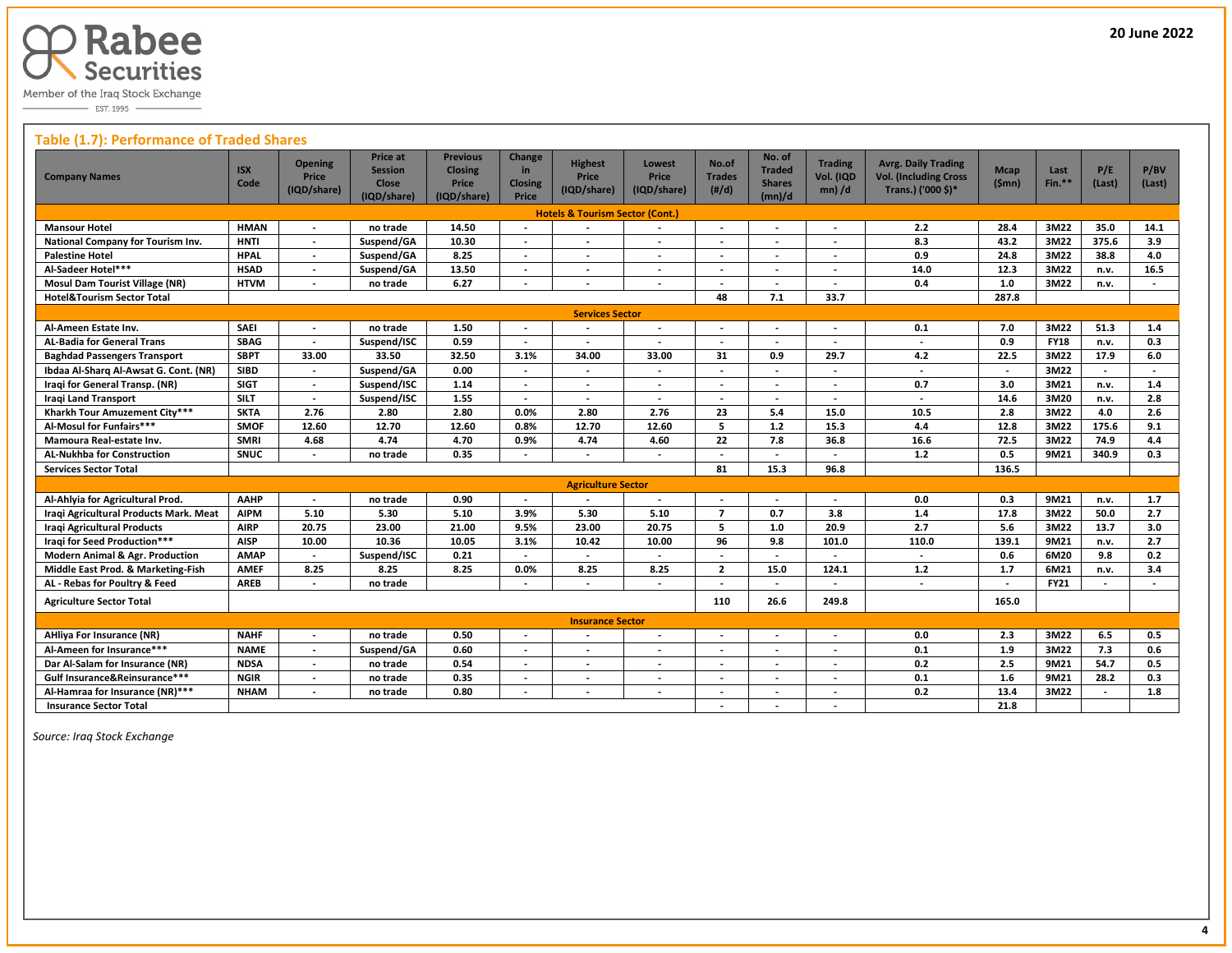

#### **Table (1.8): Performance of Traded Shares**

| <b>Company Names</b>                | <b>ISX</b><br>Code | <b>Opening</b><br>Price<br>(IQD/share) | <b>Price at</b><br><b>Session</b><br><b>Close</b><br>(IQD/share) | <b>Previous</b><br><b>Closing</b><br><b>Price</b><br>(IQD/share) | Change<br><b>Closing</b><br>Price | <b>Highest</b><br>Price<br>(IQD/share) | Lowest<br>Price<br>(IQD/share) | No.of<br><b>Trades</b><br>(H/d) | No. of<br><b>Traded</b><br><b>Shares</b><br>(mn)/d | <b>Trading</b><br>Vol. (IQD<br>$mn)$ /d | <b>Avrg. Daily Trading</b><br><b>Vol. (Including Cross</b><br>Trans.) ('000 \$)* | <b>Mcap</b><br>(\$mn) | Last<br>Fin.* | P/E<br>(Last) | P/BV<br>(Last) |
|-------------------------------------|--------------------|----------------------------------------|------------------------------------------------------------------|------------------------------------------------------------------|-----------------------------------|----------------------------------------|--------------------------------|---------------------------------|----------------------------------------------------|-----------------------------------------|----------------------------------------------------------------------------------|-----------------------|---------------|---------------|----------------|
|                                     |                    |                                        |                                                                  |                                                                  |                                   | <b>Investment Sector</b>               |                                |                                 |                                                    |                                         |                                                                                  |                       |               |               |                |
| Al-Ameen Financial Inv. (NR)        | <b>VAMF</b>        |                                        | no trade                                                         | 0.55                                                             | $\sim$                            | $\overline{\phantom{a}}$               | $\overline{\phantom{0}}$       | $\overline{\phantom{0}}$        | $\sim$                                             | $\overline{\phantom{0}}$                | 0.0                                                                              | 0.6                   | 3M22          | 106.8         | 0.5            |
| AL-Batek Investment (NR)            | <b>VBAT</b>        | $\,$                                   | Suspend/ISC                                                      | 0.45                                                             | $\overline{\phantom{a}}$          | $\overline{\phantom{a}}$               | $\overline{\phantom{a}}$       | $\overline{\phantom{0}}$        | $\overline{\phantom{a}}$                           | $\overline{\phantom{0}}$                |                                                                                  | 0.3                   | <b>FY19</b>   | 558.5         | 0.4            |
| Al-Khair for Financial Inv. (NR)    | <b>VKHF</b>        | $\,$                                   | Suspend/ISC                                                      | 0.10                                                             | $\sim$                            | $\overline{\phantom{a}}$               |                                | $\,$ $\,$                       | $\overline{\phantom{a}}$                           | $\overline{\phantom{0}}$                | 0.0                                                                              | 0.5                   | <b>FY19</b>   | n.v.          | 0.3            |
| Bain Al-Nahrain Financial Inv. (NR) | <b>VMES</b>        | $\,$                                   | no trade                                                         | 0.90                                                             | $\overline{\phantom{0}}$          | $\overline{\phantom{a}}$               | $\overline{\phantom{a}}$       | $\overline{\phantom{0}}$        | $\overline{\phantom{a}}$                           | $\overline{\phantom{a}}$                |                                                                                  | 0.6                   | 3M22          | n.v.          | 1.9            |
| AL-Wiaam for Financial Inv. (NR)    | <b>VWIF</b>        | $\,$                                   | no trade                                                         | 0.25                                                             | $\overline{\phantom{0}}$          | $\overline{\phantom{a}}$               | $\overline{\phantom{a}}$       | $\,$ $\,$                       | $\overline{\phantom{a}}$                           | $\overline{\phantom{0}}$                | 0.0                                                                              | 0.3                   | 3M22          | 11.5          | 0.3            |
| Al-Zawraa for Financial Inv. (NR)   | <b>VZAF</b>        | $\,$                                   | no trade                                                         | 0.24                                                             | $\overline{\phantom{0}}$          | $\overline{\phantom{a}}$               |                                | $\overline{\phantom{0}}$        | $\overline{\phantom{a}}$                           | $\overline{\phantom{a}}$                | 0.0                                                                              | 0.2                   | 3M22          | n.v.          | 0.3            |
| <b>Investment Sector Total</b>      |                    |                                        |                                                                  |                                                                  |                                   |                                        |                                | $\,$ $\,$                       | $\overline{\phantom{a}}$                           | $\overline{\phantom{a}}$                |                                                                                  | 2.5                   |               |               |                |
| <b>Grand Total</b>                  |                    |                                        |                                                                  |                                                                  |                                   |                                        |                                | 581                             | 370.1                                              | 821.3                                   |                                                                                  | 10,590.2              |               |               |                |

#### **Table (1.9): First-issued Construcion (Binaa) Bonds - Trading**

| <b>Bonds Class</b> | <b>Trading</b><br><b>Symbol</b> | <b>Opening</b><br><b>Price</b> | <b>Highest</b><br>Price<br>(IQD/bond) | <b>Lowest Price</b><br>(IQD/bond) | <b>Closing</b><br>(IQD/bond) | <b>Previous</b><br><b>Closing Price</b><br>(IQD/bond) | No.of<br>Trades (#/d) | No. of<br><b>Traded</b><br>Bonds/d | <b>Trading</b><br><b>Volume</b><br>(IQD) |
|--------------------|---------------------------------|--------------------------------|---------------------------------------|-----------------------------------|------------------------------|-------------------------------------------------------|-----------------------|------------------------------------|------------------------------------------|
| 1.000.000          | <b>CB10</b>                     | 1.030.000                      | 1.035.000                             | L.030.000                         | 1.035.000                    |                                                       |                       |                                    | 2.065.000                                |
| Total              |                                 |                                |                                       |                                   |                              |                                                       |                       |                                    | 2,065,000                                |

*Source: Iraq Stock Exchange*

\*Average data was calculated according to the recent twelve months, by dividing the total trading volume in the last twelve months by the total number of trading days (excluding the No. of days shares were suspended due to *\*\* Last Financials: The date of the most recent financial statements.* 

P/E (Last): While calculating P/E (Last), we divided "Current Mcap" to "trailing net profit" when the recently announced financial statements are for the interim period. For the companies which trailing profit cannot be ca we divided "Current MCap" to "annualized YTD profit," while calculating P/E (Last). We adjusted unaudited profit before tax values by deducting 15% income tax, while calculating annualized YTD profit.

 *P/BV (Last): Calculated by dividing "Current Mcap" to "BV in its Last Financials".*

Iraqi banks started to publish IFRS annual reports starting 2016; however, interim period results are available according to Iraqi accounting rules. As a result, we will continue to depend only on the financial results pre *rules to be able to work with consistent data till the financial statements for both quarterly and annual data will be available according to IFRS standards.* 

\*\*\*When the original shares resume trading, we start using the number of shares that the company will reach after the capital increase with the assumption that the capital increase was reflected to the price of the shares. *Mcap.*

#### *Note: "Suspend/ISC" companies are not trading due to ISC Instructions.*

 *"Suspend/GA" companies are not trading due to General Assembly Meetings.*

"(NR)": These are the companies which are trading in the Non-Regular market (in compliance with Iraq Securities Commission law numbered 132/9 on 20/12/2012). These companies were moved to the secondary market (non-regular) decrease in their trading volume and the number of days that these companies are being traded for. Please note, according to the Regulations of the Secondary Market, in each trading session, the average share price will be maximum increase and decrease of +/- 20% will be based on the average price in the previous session. The price should be valid during three effective trading sessions after the listing, and it will be free in the first tra

"We use the FX rate given by the bank that Rabee Securities makes its banking transactions while calculating the dollar values in our research reports instead of CBI market FX rate to be more conservative."